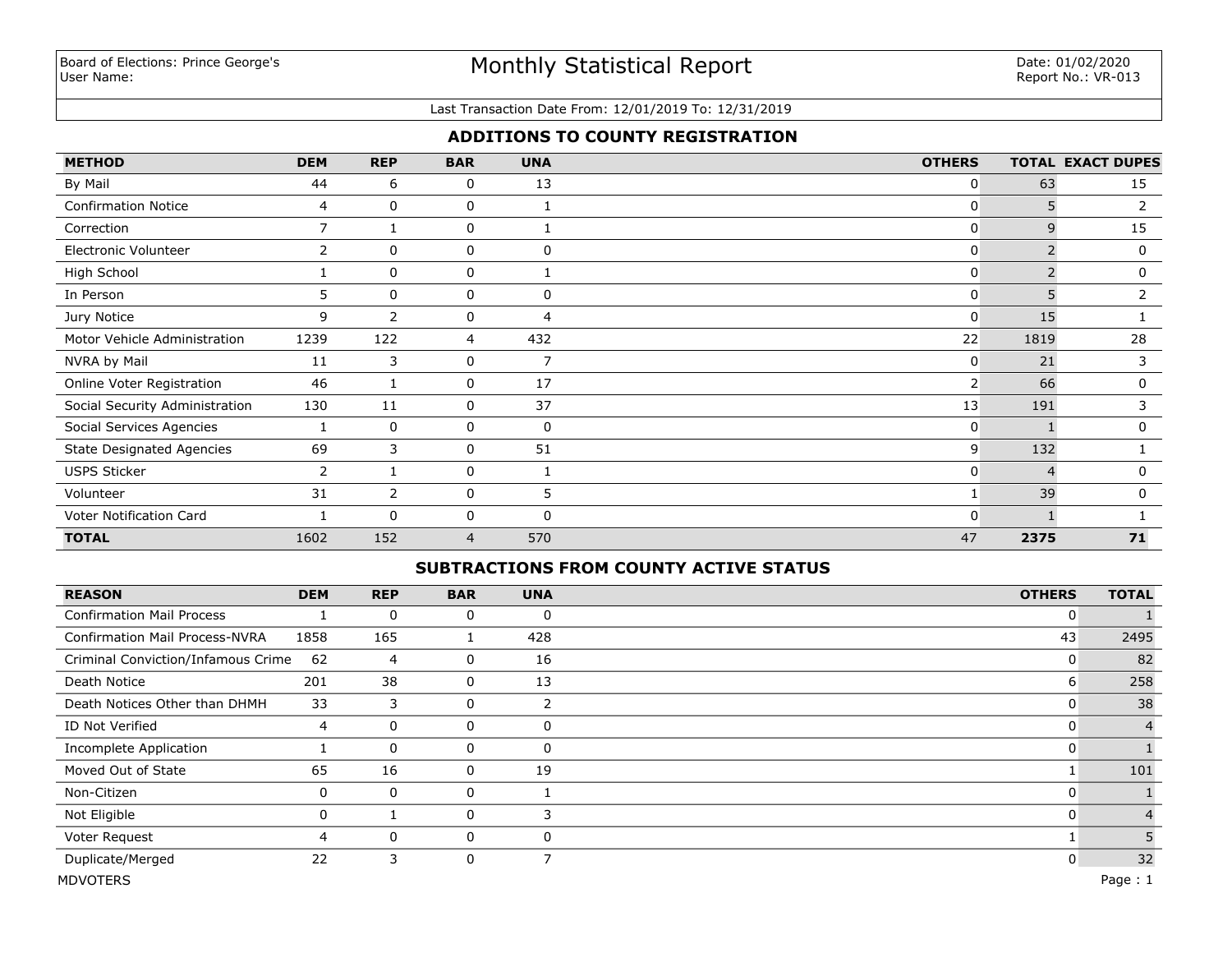Board of Elections: Prince George's User Name:

# Monthly Statistical Report

#### Last Transaction Date From: 12/01/2019 To: 12/31/2019

| __<br>Transfer Out<br>County | -                     | $-70$ | 140           |    | $-1$<br>. |
|------------------------------|-----------------------|-------|---------------|----|-----------|
| <b>TOTAL</b>                 | 2703<br>ر ، ے<br>____ | 300   | $\sim$<br>679 | 70 | 3793      |

### **AFFILIATION CHANGES**

| <b>CHANGE</b> | <b>DEM</b> | <b>REP</b>               | <b>BAR</b> | <b>UNA</b>  | <b>OTHERS</b> | <b>TOTAL</b> |
|---------------|------------|--------------------------|------------|-------------|---------------|--------------|
| From          | 300        | Q5<br>ر ر                |            | 155.<br>ᅩJJ | 156           | 708          |
| To            | 224        | $\overline{\phantom{a}}$ |            | 254         | 154           | 708          |
| <b>TOTAL</b>  | $-76$      | $-20$                    |            | 99          |               |              |

### **CURRENT ACTIVE REGISTRATION**

| <b>ACTIVITY</b>              | <b>DEM</b> | <b>REP</b> | <b>BAR</b> | <b>UNA</b> | <b>OTHERS</b> | <b>TOTAL</b> |
|------------------------------|------------|------------|------------|------------|---------------|--------------|
| BEGINNING OF REPORT          | 464707     | 39679      | 76         | 75073      | 13496         | 593031       |
| ADDITIONS $(+)$              | 1602       | 152        | 4          | 570        | 47            | 2375         |
| REINSTATED (+)               | 77         |            | 0          | 21         |               | 99           |
| CANCELLED (-)                | $-354$     | $-62$      |            | $-59$      | -8            | $-483$       |
| COUNTY TRANSFER OUT (-)      | $-542$     | $-70$      | 0          | -140       | $-19$         | $-771$       |
| AFFILIATION CHANGES (+ OR -) | -76        | $-20$      | $-1$       | 99         | $-2$          | $\Omega$     |
| * INACTIVATED (-)            | $-1892$    | $-168$     | $-1$       | $-430$     | $-43$         | $-2534$      |
| $*$ REACTIVATED $(+)$        | 159        | 9          |            | 33         | 4             | 205          |
| <b>END OF REPORT TOTALS</b>  | 463681     | 39521      | 78         | 75167      | 13475         | 591922       |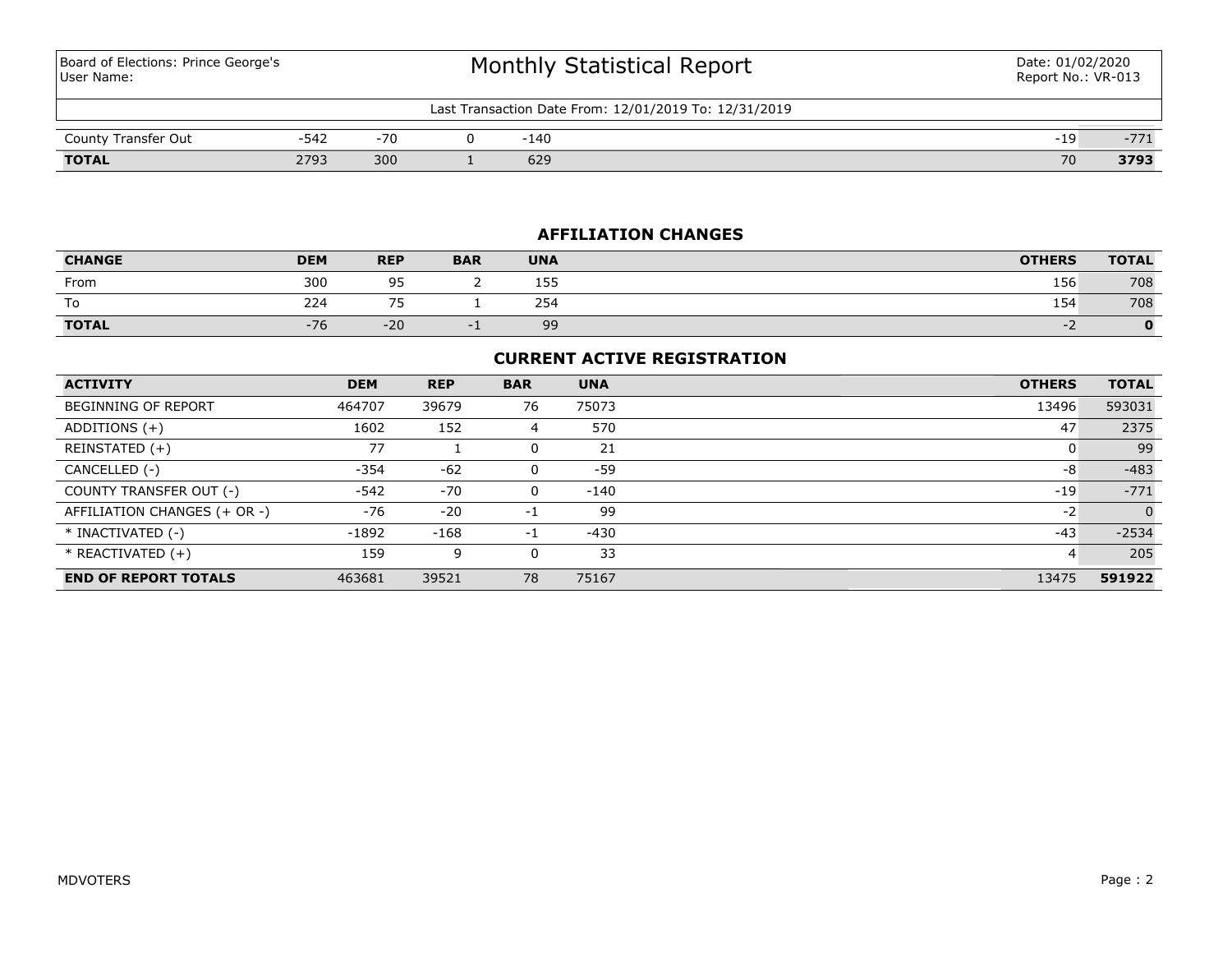#### Last Transaction Date From: 12/01/2019 To: 12/31/2019

#### **INACTIVE REGISTRATION**

#### **SUBTRACTIONS FROM COUNTY INACTIVE STATUS**

| <b>REASON</b>                      | <b>DEM</b>            | <b>REP</b> | <b>BAR</b>  | <b>UNA</b> | <b>OTHERS</b> | <b>TOTAL</b>   |
|------------------------------------|-----------------------|------------|-------------|------------|---------------|----------------|
| Absentee Ballot Application        | 0                     | 0          | 0           |            | 0             |                |
| <b>Confirmation Notice</b>         | 7                     | 0          | 0           | 3          | 0             | 10             |
| Criminal Conviction/Infamous Crime | 4                     | 0          | 0           |            | 0             | 5              |
| Death Notice                       | 39                    | 5          | 0           | 2          | 0             | 46             |
| <b>FPCA</b>                        |                       | 0          | 0           | 0          | 0             |                |
| ID Not Verified                    | 3                     | 0          | 0           | 0          | 0             | 3              |
| In Person                          |                       | 0          | 0           | 0          | 0             |                |
| Jury Notice                        | 9                     | 0          | 0           | 3          | 0             | 12             |
| Motor Vehicle Administration       | 132                   | 6          | 0           | 21         | 2             | 161            |
| Moved Out of State                 | 81                    | 12         | 0           | 29         | 0             | 122            |
| Online Voter Registration          | $\mathbf{2}^{\prime}$ |            | 0           |            | 0             | $\overline{4}$ |
| <b>State Designated Agencies</b>   | 5.                    | 0          | 0           | 2          | 0             |                |
| Duplicate/Merged                   |                       | 0          | 0           | 0          | 0             |                |
| County Transfer Out                | $-38$                 | $-5$       | 0           | $-11$      | $-1$          | $-55$          |
| <b>TOTAL</b>                       | 323                   | 29         | $\mathbf 0$ | 74         | 3             | 429            |

### **CURRENT INACTIVE REGISTRATION**

| <b>ACTIVITY</b>              | <b>DEM</b> | <b>REP</b> | <b>BAR</b> | <b>UNA</b> | <b>OTHERS</b>            | <b>TOTAL</b> |
|------------------------------|------------|------------|------------|------------|--------------------------|--------------|
| <b>BEGINNING OF REPORT</b>   | 22530      | 2686       |            | 5689       | 721                      | 31626        |
| $*$ INACTIVATED $(+)$        | 1892       | 168        |            | 430        | 43                       | 2534         |
| *REACTIVATED (-)             | $-162$     | -9         |            | $-32$      | -2                       | $-205$       |
| COUNTY TRANSFER OUT (-)      | $-38$      | -5         |            | $-11$      | $\overline{\phantom{a}}$ | $-55$        |
| AFFILIATION CHANGES (+ OR -) |            | 0          |            | 0          |                          |              |
| CANCELLED FROM INACTIVE (-)  | -146       | -18        |            | $-40$      |                          | $-204$       |
| PENDING FROM INACTIVE (-)    | -3         | 0          |            | $-1$       |                          | $-4$         |
| <b>TOTAL INACTIVE</b>        | 24073      | 2822       |            | 6035       | 761                      | 33692        |

## **ACTIVE AND INACTIVE REGISTRATION TOTAL REGISTRATION RECORDS**